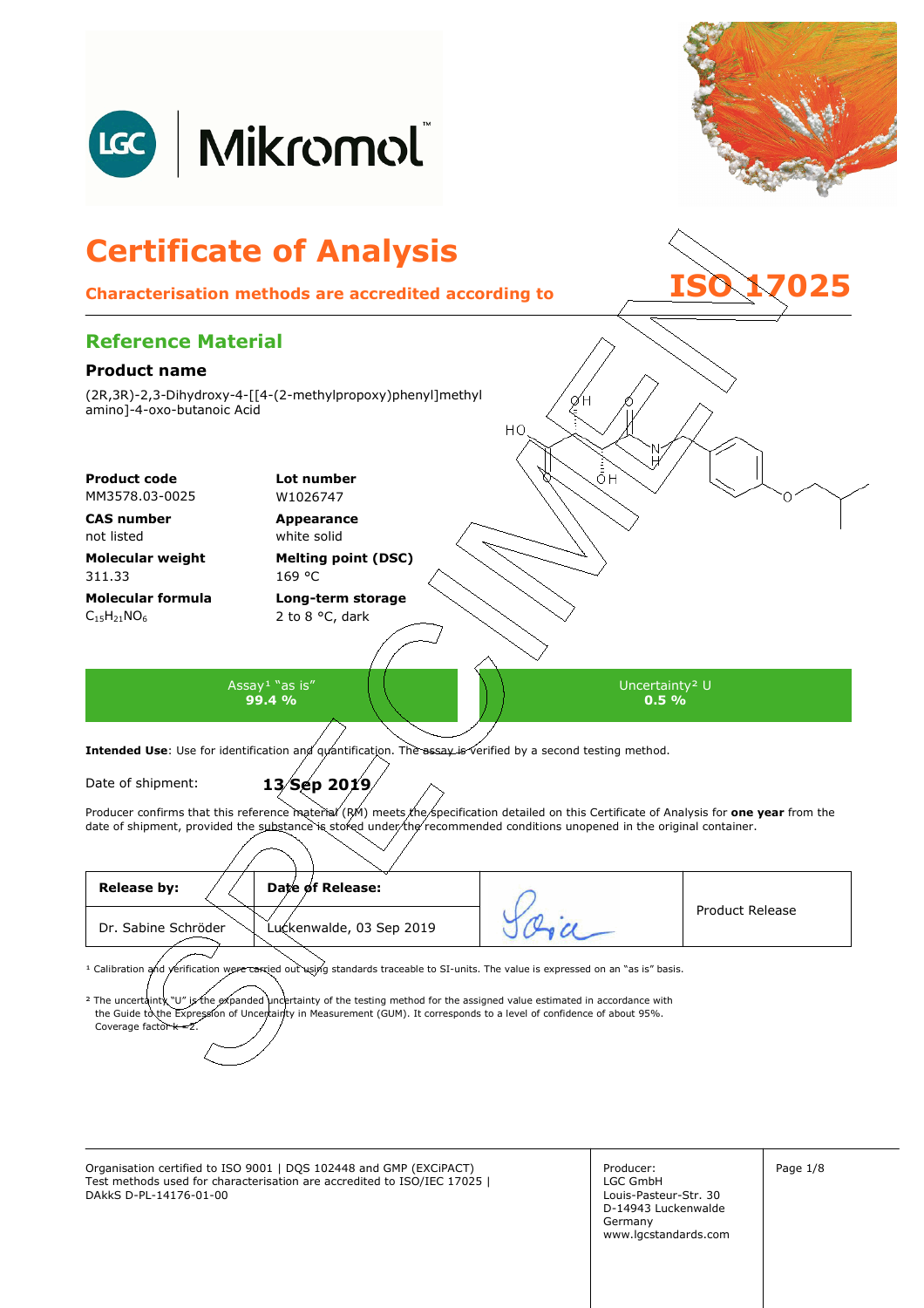

### **Product information**

This RM is intended for laboratory use only and is not suitable for human or animal consumption. This RM conforms to the characteristics of a primary standard as described in the ICH/Guidelines. The values quoted in this Certificate of Analysis are the producer's best estimate of the true values within the stated uncertainties and based on the techniques described in this Certificate of Analysis. The characterisation of this material was undertaken in accordance with the requirements of ISO/IEC 17025, The identity is verified by data . from international scientific literature.

### **Storage and handling**

Before usage of the RM, it should be allowed to warm to room temperature. No drying is required, as assigned values are already corrected for the content of water and other volatile materials.

Reference Material quality is controlled by regularly performed quality control tests (retests).

### **Further content**

Assigned value Purity Identity Revision table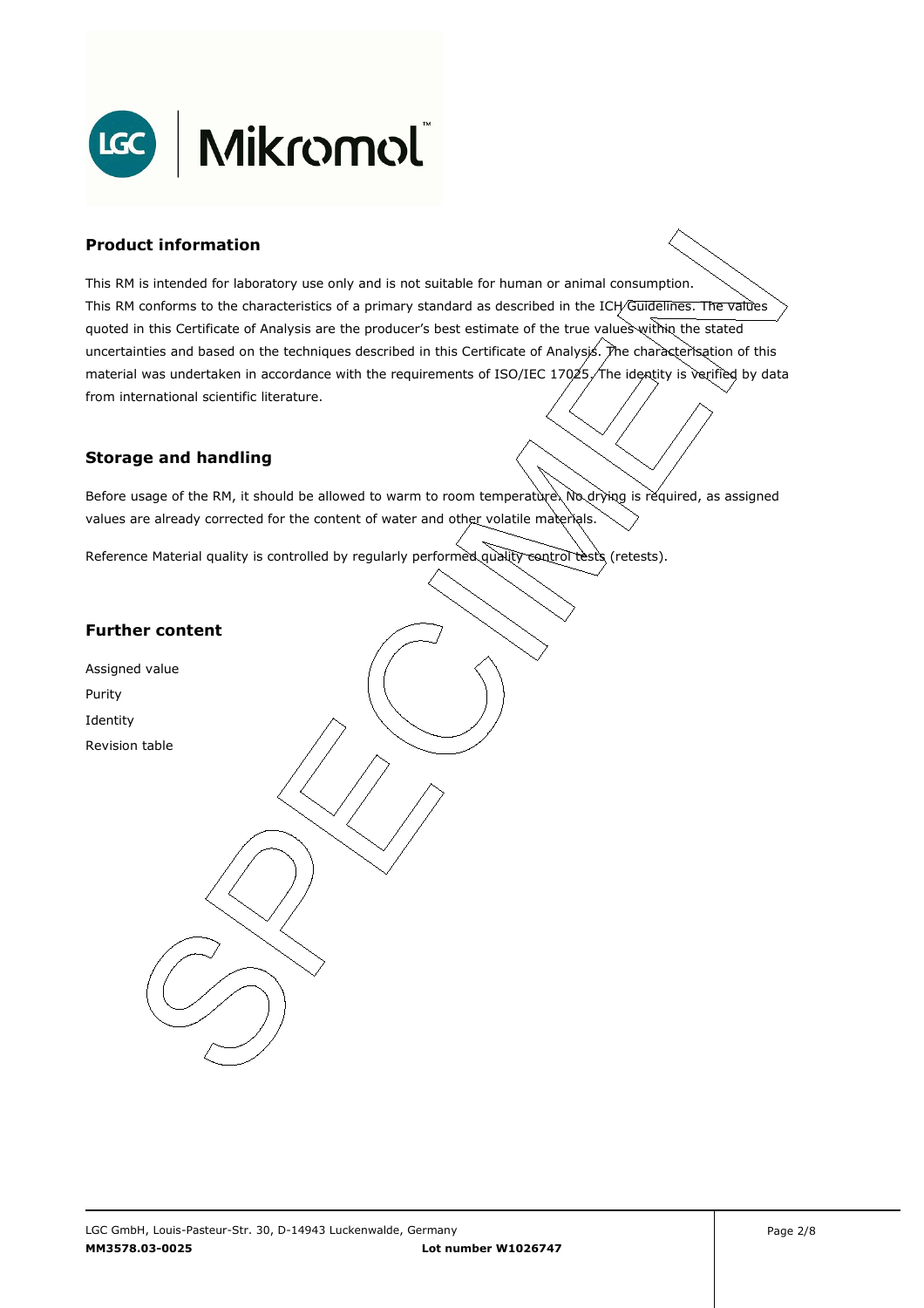

| <b>Assigned value</b>                                                                                         |                                                                              |                                                                                                                        |  |  |
|---------------------------------------------------------------------------------------------------------------|------------------------------------------------------------------------------|------------------------------------------------------------------------------------------------------------------------|--|--|
| Assay "as is":                                                                                                | 99.39 %; $U = 0.50$ %                                                        |                                                                                                                        |  |  |
|                                                                                                               |                                                                              | The assay "as is" is assessed by carbon titration of elemental analysis and is equivalent to the assay based on the    |  |  |
|                                                                                                               |                                                                              | not-anhydrous and not-dried substance. The assay is verified by 100% method/mass balance).                             |  |  |
|                                                                                                               |                                                                              | The verified result lies inside our acceptance criteria, i.e. less than 1.0 % difference to assay assigning technique. |  |  |
|                                                                                                               |                                                                              | For quantitative applications, use the assay as a calculation value on the "as is basis". The uncertainty of the       |  |  |
|                                                                                                               | assay can be used for estimation/calculation of measurement uncertainty      |                                                                                                                        |  |  |
|                                                                                                               | Method 1: Value assigning technique - carbon titration of elemental analysis |                                                                                                                        |  |  |
| <b>Method</b>                                                                                                 |                                                                              | percentage carbon found in relation to percentage carbon<br>as calculated for molecular formula                        |  |  |
| <b>Result</b> (mass fraction, $n = 3$ )                                                                       |                                                                              | $99.39$ %; $U = 0.50$ %                                                                                                |  |  |
|                                                                                                               |                                                                              |                                                                                                                        |  |  |
|                                                                                                               | Method 2: Value verifying technique - 100% method                            |                                                                                                                        |  |  |
| 100% method (mass balance) with<br>chromatographic purity by HPLC                                             |                                                                              |                                                                                                                        |  |  |
| <b>Result</b>                                                                                                 |                                                                              | 99.80 %                                                                                                                |  |  |
|                                                                                                               |                                                                              |                                                                                                                        |  |  |
|                                                                                                               |                                                                              |                                                                                                                        |  |  |
| The calculation of the 100% method/follows the formula:                                                       |                                                                              |                                                                                                                        |  |  |
|                                                                                                               |                                                                              |                                                                                                                        |  |  |
| Purity (%)<br>Assay (%) = (100 % - volatile contents $(%)$<br>$\ast$<br>100 %                                 |                                                                              |                                                                                                                        |  |  |
|                                                                                                               |                                                                              |                                                                                                                        |  |  |
| Volatile contents are considered as absolute contributions and purity is considered as relative contribution. |                                                                              |                                                                                                                        |  |  |
| Inorganic residues are excluded by additional tests.                                                          |                                                                              |                                                                                                                        |  |  |
|                                                                                                               |                                                                              |                                                                                                                        |  |  |
|                                                                                                               |                                                                              |                                                                                                                        |  |  |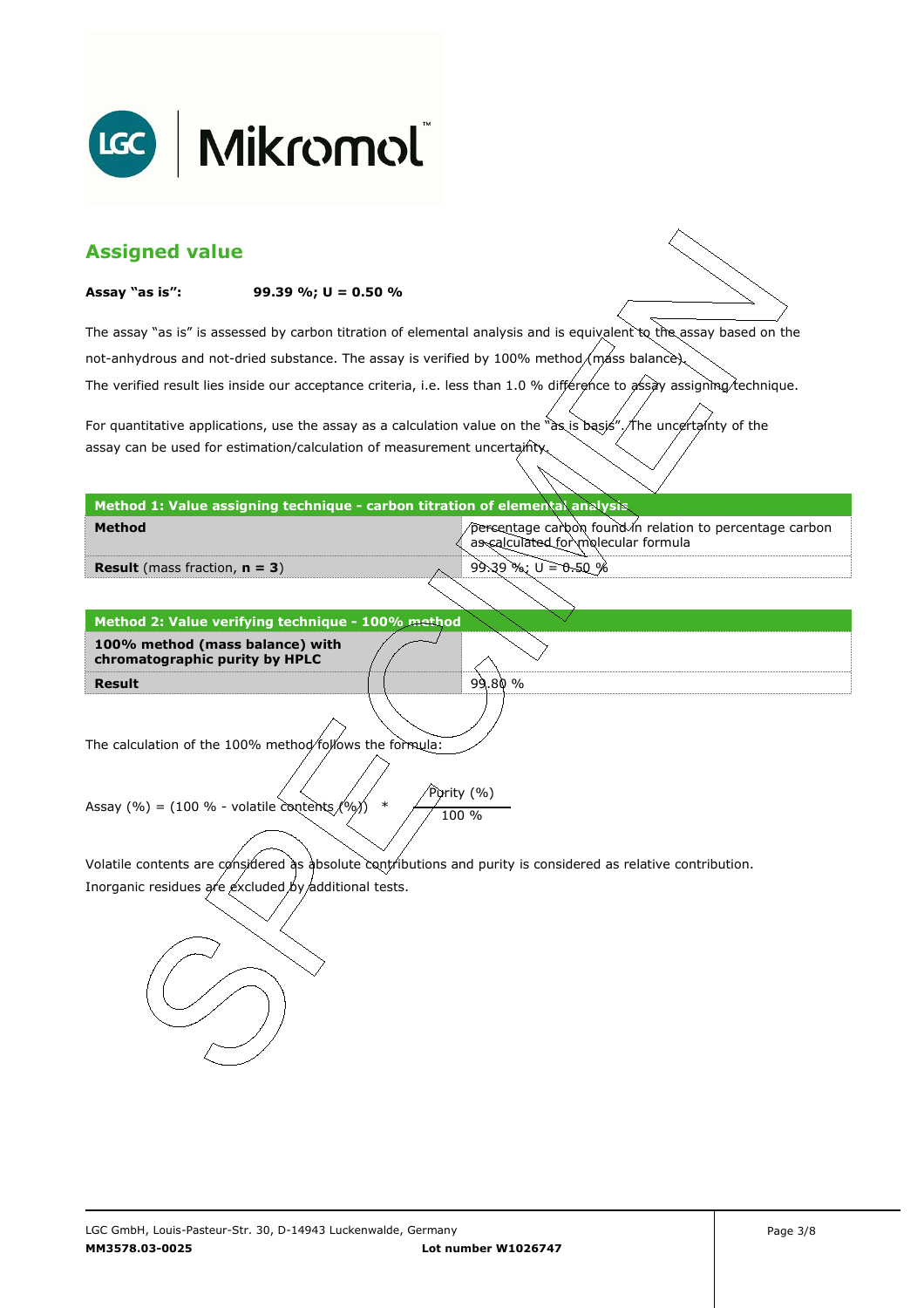

# LGC | Mikromol

## **Purity**

**Purity by High Performance Liquid Chromatography (HPLC)** 

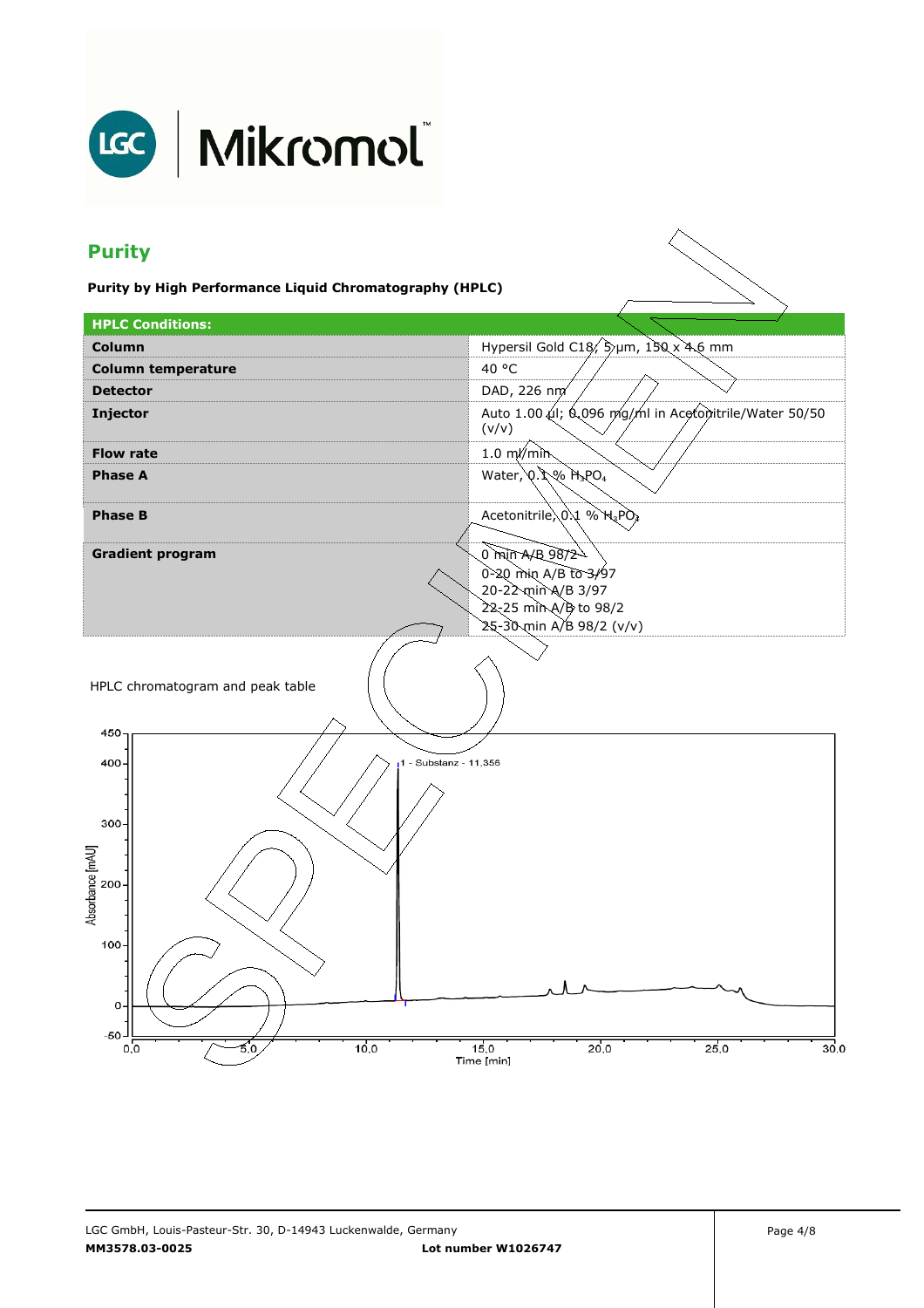

| Area percent report - sorted by signal |                       |        |        |
|----------------------------------------|-----------------------|--------|--------|
| PK#                                    | <b>Retention time</b> | Area   | Area % |
|                                        | 11.356                | 29.422 | 100.00 |
| <b>Totals</b>                          |                       | 29.422 | 100.00 |

The content of the analyte was determined as ratio of the peak area of the analyte and the cumulative areas of the purities, added up to 100 %. System peaks were ignored in calculation.

**Result (n = 3)** 100.00 %; U = 0.18 %

### **Volatile content**

| <b>Water content</b>           |                                                                           |
|--------------------------------|---------------------------------------------------------------------------|
| <b>Method</b>                  | Karl Fischer titration                                                    |
| <b>Result</b> $(n = 3)$        | 0.20 %*; $Sp = 0.01\%$                                                    |
| *not accredited testing method |                                                                           |
| <b>Residual solvents</b>       |                                                                           |
| <b>Method</b>                  | <sup>1</sup> H-NMR                                                        |
| <b>Result</b> $(n = 1)$        | No significant amounts of residual solvents were detected (< $0.05\%$ ).* |
| *not accredited testing method |                                                                           |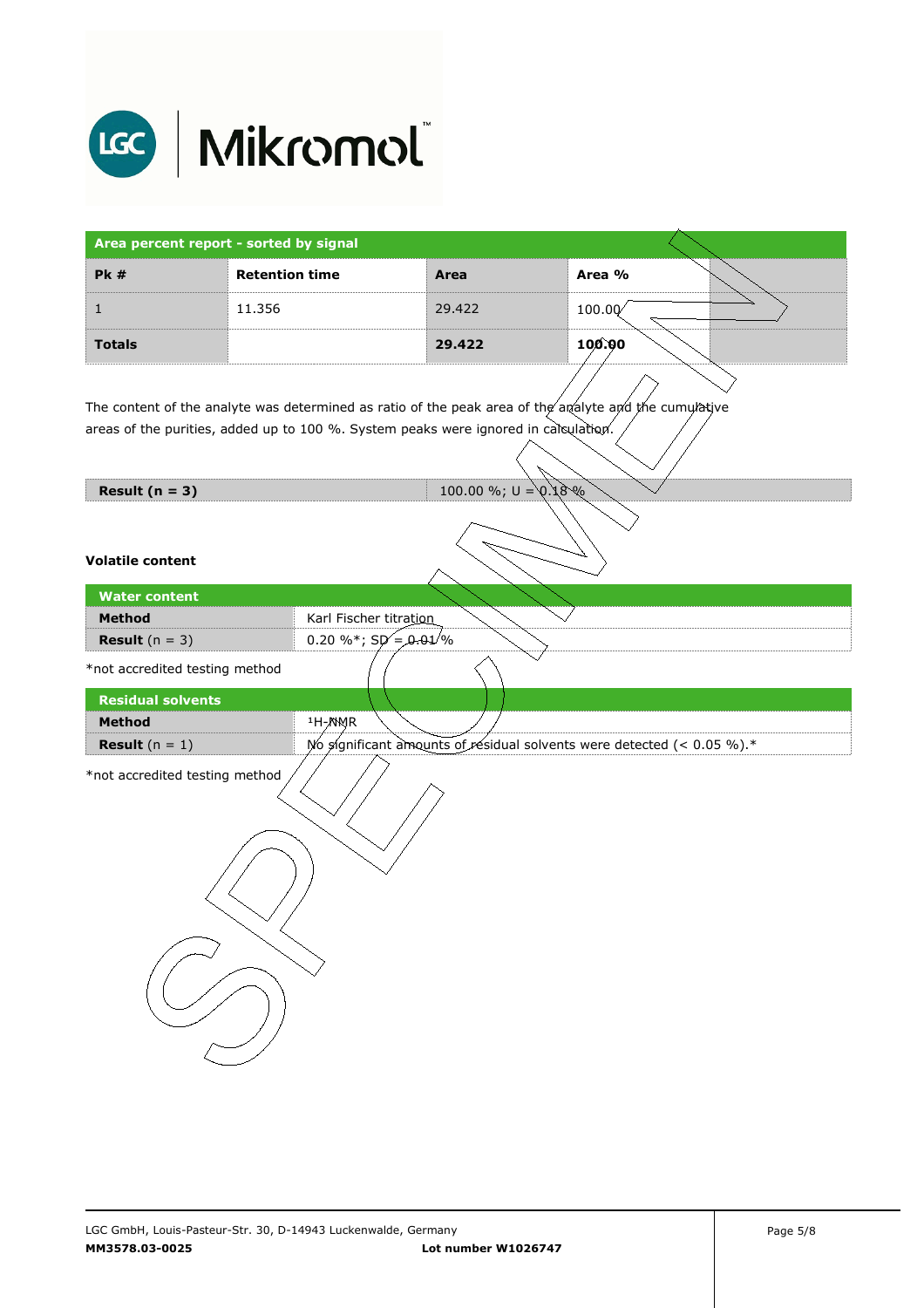

### **Identity**

The identity is assessed by ISO/IEC 17025 accredited testing methods.

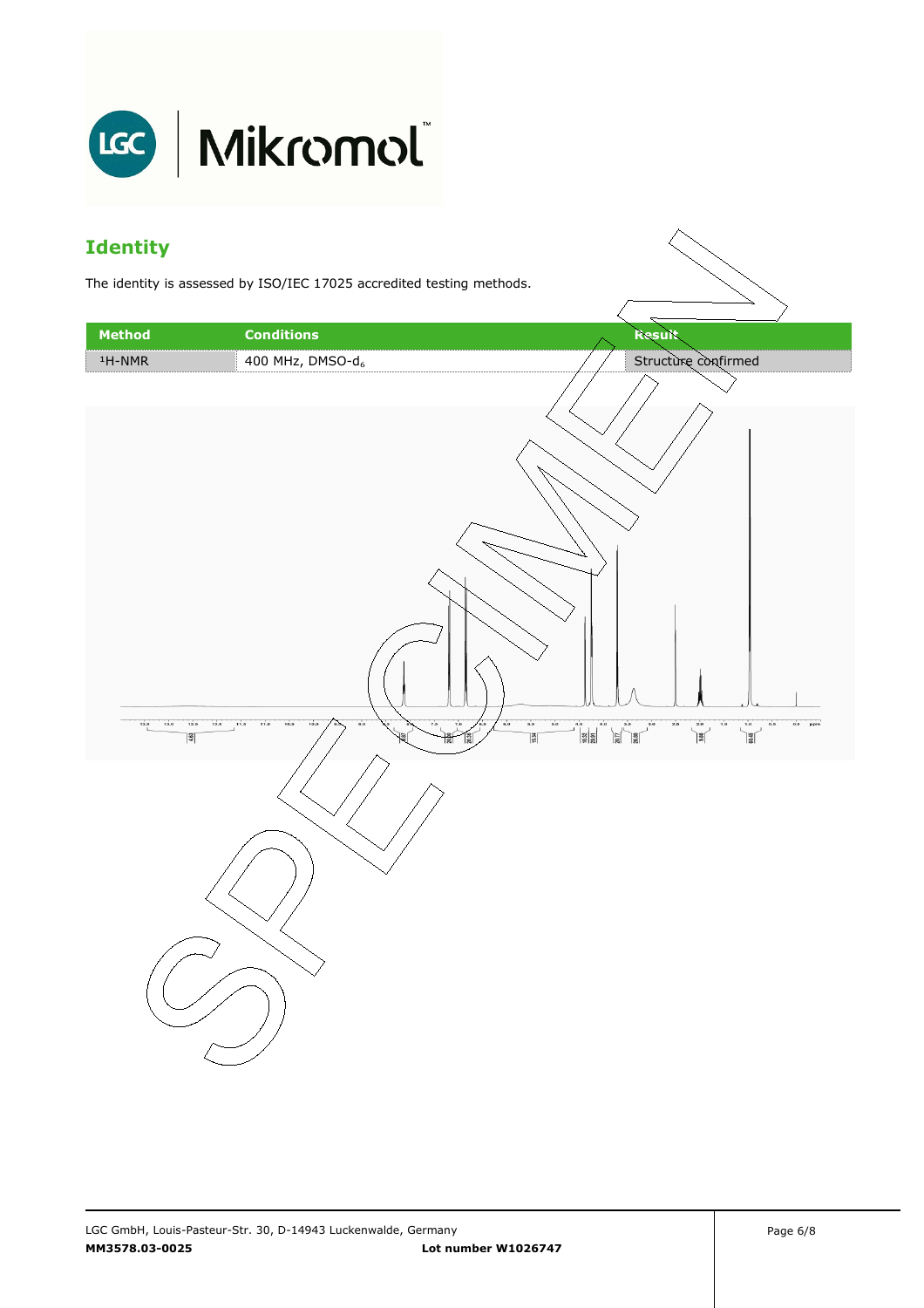

# LGC | Mikromol